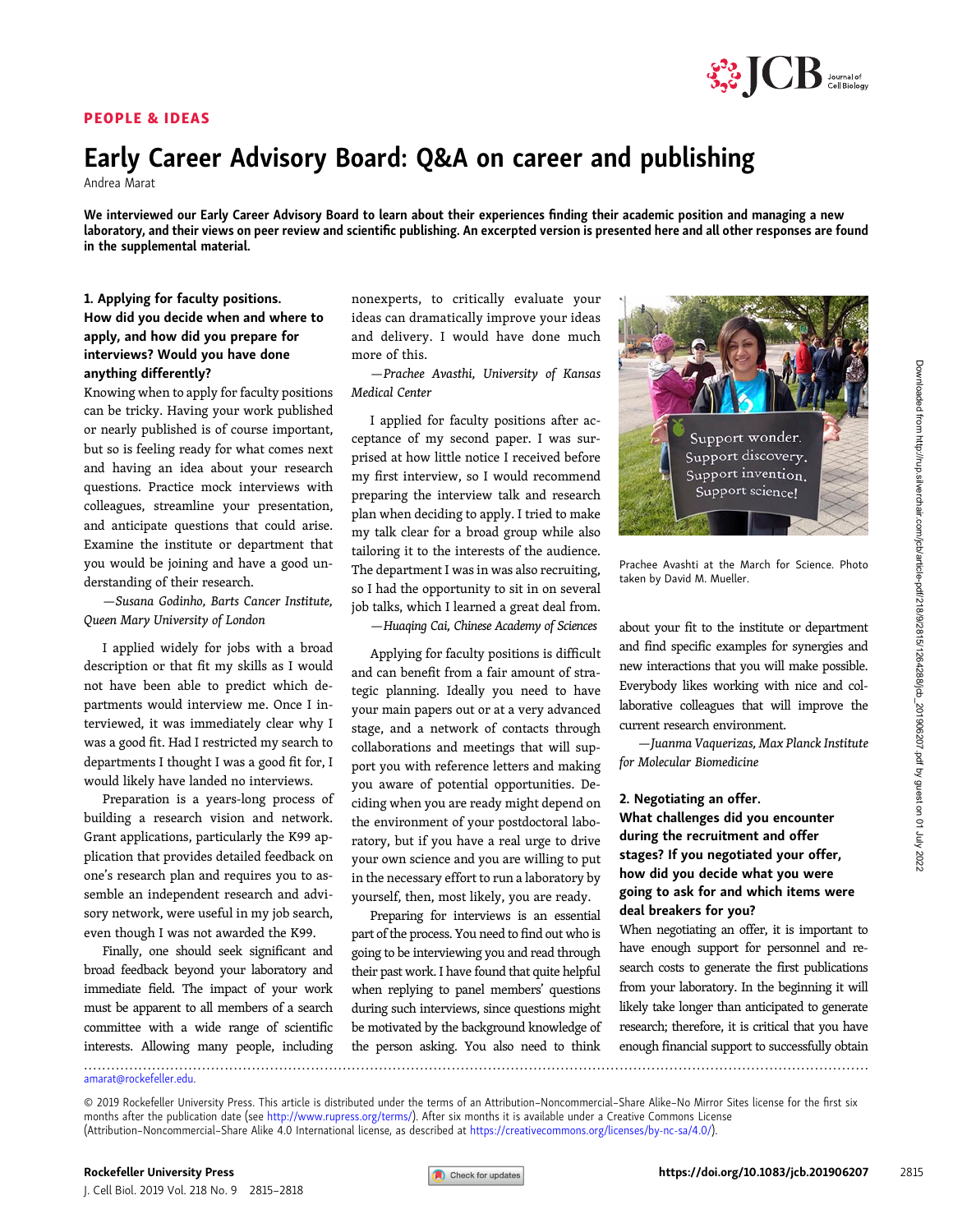competitive funding that will ultimately support your research.

—Michael Lazarou, Monash University

The excellent advice I received and followed was: "Ask for what you really need to be successful." If you don't have what you need to run your own research program it is going to be a hard road.

—Lillian Fritz-Laylin, University of Massachusetts, Amherst

I worked out an equipmentlist before the second interview as my research relies heavily on a microscope suitable for live cell imaging. When I found out that the facility microscopes were not equipped for long-term live cell imaging and were reserved weeks ahead of time, I insisted on and received my own microscope in my start-up fund.

—Huaqing Cai, Chinese Academy of Sciences

### 3. Managing a laboratory.

What was the most difficult part of the transition from being a postdoc to running your own laboratory? What was your process for recruiting and training people and managing multiple projects? How have you found managing a budget and applying for funding? What advice would you give others in setting up their own laboratory?

I think of the setup phase as a resource management style board game with many tracks toward victory. Just like those games, focus on the path that meshes well with your strengths, your research program, and the resources you are starting out with. I spent a lot of time identifying and vetting people; therefore, as my laboratory was very small the first year I focused on writing grants rather than training personnel. This worked well as we were awarded a National Science Foundation and a National Institutes of Health grant; but I bet that for other new laboratories, a different approach would maximize success.

—Lillian Fritz-Laylin, University of Massachusetts, Amherst

A few major challenges include the transition from being self-motivated to motivating a team, learning how to manage a laboratory, raise money, attract talent, and establish a nice laboratory culture, and recruiting a responsible and long-term laboratory manager. When setting up your own laboratory, it is critical to find your

interesting and important scientific questions, establish your own niche and quickly identify yourself in the field.

—Yan Song, Peking University

A sufficient budget to maintain your laboratory is essential. You may initially get enough support from your institute or any foundations to expand the size of your laboratory for the first several years. During that period, it is important to think about laboratory size and the budget you might have the next five years to plan accordingly. In my case, I started with a talented technician, then gradually increased to postdocs and graduate students. Recruiting nice coworkers is also an important requirement that I had not experienced before becoming a principal investigator (PI); therefore, I always ask opinions from all laboratory members when I recruit someone.

I typically train students or technicians myself, except for techniques only known by a technician, which I have them teach. When I train someone or involve people in projects, I consider that everyone has different skills and interests and I try to find the best project for them.

For managing a budget, what I do is keep applying for funding.

—Tomoko Nishiyama, Nagoya University

Effective time management was an initial struggle. I had to adjust to no longer having long periods of uninterrupted time. I enjoy all aspects of my job—mentoring, teaching, working at the bench, writing, traveling to meetings, etc.—but it took time to figure out how to balance everything effectively. When I first started my laboratory, I was at the bench a lot. Now much of my time is spent mentoring my students, writing papers and grants, teaching, and attending to my responsibilities at the department and college level. As I don't want to give up time at the bench entirely, I serve as a technician to my students, especially those trying to finalize a paper or address reviews, and help construct the strains and reagents they need. This work fits between meetings, still keeps me engaged in bench work and present in the laboratory, and frees up my students to do the exciting experiments.

I was very careful about the first few people I hired. I wanted people that were enthusiastic about my research and worked well with me and my mentoring style. The first few people set the laboratory tone, and I wanted to create a caring, compassionate, and supportive environment, all while being scientifically rigorous. I have seen a few young PIs panic about needing to fill their laboratories that ended up taking students or hiring technicians that were not good fits, which added unnecessary stress to what should have been an exciting time. Meetings with my students every other week works well as it gives them time to independently move their projects forward, think through their results, and plan their next steps while allowing me to step in and help fine tune their plans, if needed, with enough regularity to keep things moving forward.

Remember to celebrate! We celebrate all of our successes in the Lackner laboratory big and small.

—Laura Lackner, Northwestern University

## 4. Life as a new PI.

What are some of the challenges and advantages you have experienced in running your own laboratory? Have you dealt with any regional differences in setting up a laboratory in different country?

The best thing is that you can realize your own ideas and research dreams. I enjoy project planning and thinking about approaches to solve problems. Also, it is fun to interact with my group and think as a group, bringing together everyone's experience and intellect. The challenging part is the responsibility for people and a solid financial plan that ensures everyone's salary at the end of the month. I am currently establishing my laboratory at Yale School of Medicine, where a major difference from the German system is that I will eventually have to raise part of my own salary.

—Julia von Blume, Yale School of Medicine

My research training was in the United States, and in 2011 I returned to India to join an institute started a few years earlier. Like



Huaqing Cai and her laboratory.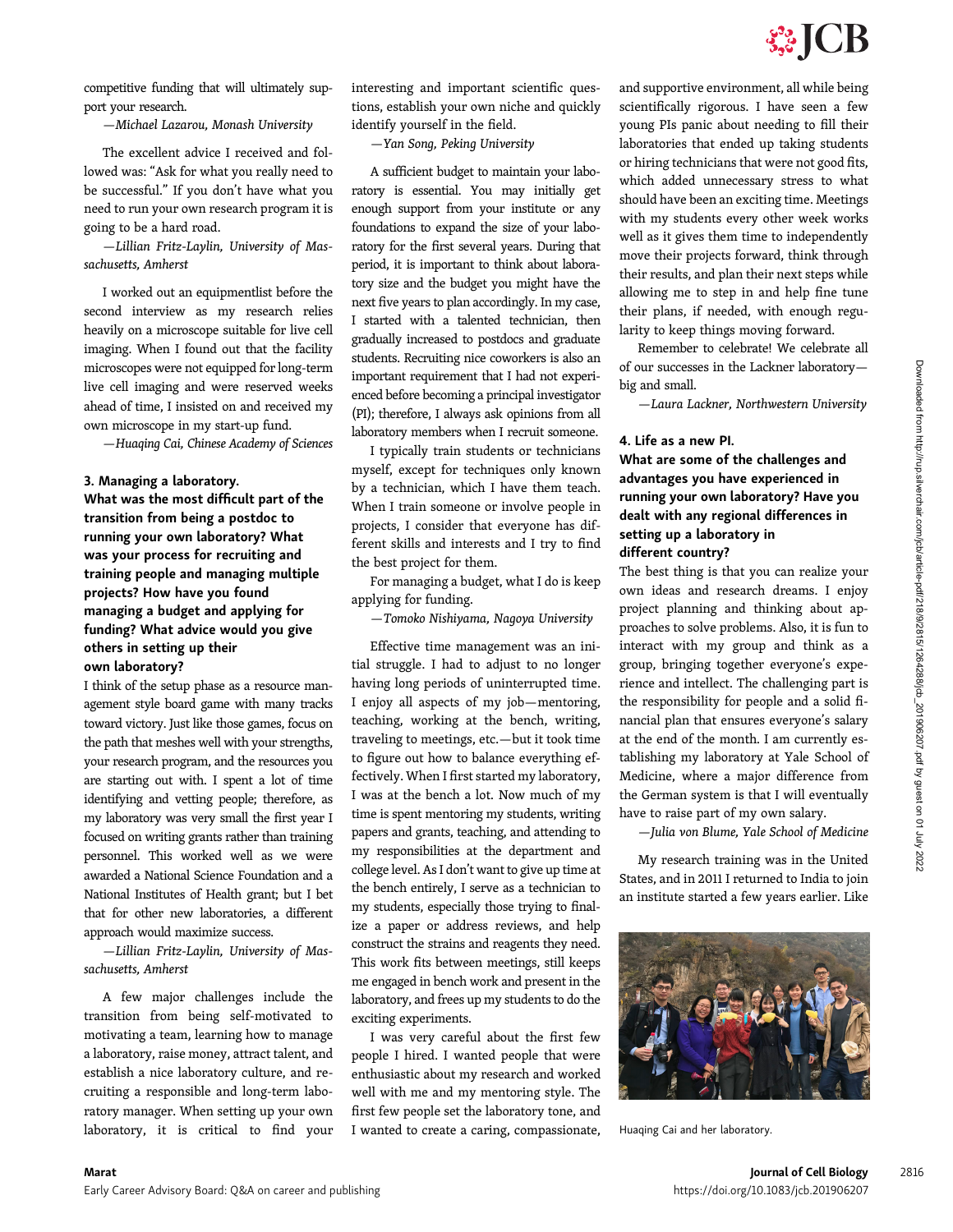

Julia von Blume and her laboratory members. Photo taken by Wolfgang Fink.

several of my colleagues, the major challenge was to adjust to the pace in India. There were challenges related to setting up the basic laboratory infrastructure and procuring reagents in a timely manner. Furthermore, unlike the West, there is a dearth of postdocs in India and thus research is primarily by graduate students, who must take time for their coursework and learning experimental designs, which creates an additional challenge as it can take longer before a research project is initiated.

—Mahak Sharma, Indian Institute of Science Education and Research

A challenging part of the transition to being a faculty member is the diversity of activities this job entails, including teaching courses, participating in departmental committees, managing personnel, and budgeting, on top of doing the actual science and writing papers and grants. Each of these tasks also has its own timescale. For example, writing a grant takes several orders of magnitude more time than arranging a schedule for a seminar speaker, but the latter needs to be done now. To keep on top of both short- and long-term projects, I regularly prioritize my time: monthly to decide what my major goals are, weekly to assess what my focus should be, and daily to decide what really needs my time immediately.

—Lillian Fritz-Laylin, University of Massachusetts, Amherst

#### 5. Work–life balance.

How have you found managing a work–life balance while establishing your laboratory? What sort of support have your received or do you wish were available, for example, dealing with a "two-bodied" problem during the hiring process, children, and parental leave? Work–life balance is a challenging issue to address since everyone has their own ideals.

When I tried a balanced approach, I found that I could not give my best since my efforts were diluted. I therefore took a different approach that was not balanced on a day-today basis but was balanced over the course of the year. This involved working very hard, with full dedication to achieve certain goals, followed by periods of rest. In this way I could focus my attention on challenges, but also have no major distractions when taking a brief step back to reenergize and enjoy life outside of work.

—Michael Lazarou, Monash University

My husband is also a scientist and coordinating job applications and finding independent positions can be very stressful. We did not have any help with the two-bodied problem but were lucky enough to get PI positions. Starting laboratories at a similar time has been fun. We talk a lot about hiring and managing people, and it always surprises me how we all go through the same problems! Finding a good balance is never easy, especially when starting your laboratory, and I am not sure we manage that very well. We try to do activities outside the laboratory where we can just relax.

—Susana Godinho, Barts Cancer Institute, Queen Mary University of London

I am recently married and my wife is not in the sciences, so we did not have to deal with an academic two-body problem, nor do we (yet) have children. Rockefeller University does have on-campus daycare, which was an attractive feature when convincing my then-girlfriend that it was the place we wanted to go.

In terms of work–life balance, I have found it necessary to set clearer boundaries for the time I am willing to spend in the laboratory or working from home. I am now fairly certain that while I spent a lot more time in the laboratory when I was a graduate student and postdoc, it was not always productive. Furthermore, automation has mercifully eliminated some of the bench work I used to do such as collecting cryo-EM data in marathon 24-h sessions, and I have been fortunate to hire and train people who are now a lot better at experiments than I am. Essentially all of my work requires fairly clear thinking to be worthwhile, so it is often a better strategy to go home and take rest, then come back at a problem tomorrow. I feel am now (finally) better learning how to focus and be productive within an allotted time frame. Of course, sometimes there is still a last-minute crunch

time, but I am certainly better than I used to be.

—Greg Alushin, Rockefeller University

## 6. JCB is excited to be including the thoughts of early career board members in shaping the journal. What prompted you to apply for the Early Career Advisory Board (ECAB)? What do you hope to contribute and what do you expect to gain from being a part of this board?

A senior colleague who is a JCB editorial board member informed and encouraged me to apply. I was fortunate to have an association with the journal early on in my scientific career as it is where my first paper was published. I have relied on the journal for knowledge throughout the years. I particularly admired its model as a journal "run by scientists and for scientists." I thus consider being a member of the ECAB an incredibly rewarding opportunity. As part of a young generation of cell biologists, I want to reach out to the next generation and the public about curiosity-driven research and help change the evaluation system to be based on the quality of the work and the impact to its field rather than some arbitrary numeric matrices.

—Huaqing Cai, Chinese Academy of Sciences

A couple of main reasons prompted me to apply, including gaining a better understanding of the editorial process and what makes research appeal to a broad audience. This understanding could subsequently provide me with an opportunity to give helpful feedback to the journal from the perspective of an early career researcher. By doing so I wanted to help contribute to policies that take into account the unique challenges of early career researchers, which include limited budgets for publication charges and costly revision experiments, while also helping to highlight excellent research generated by early career laboratory heads.

—Michael Lazarou, Monash University

As an author, it is somehow difficult to see what goes on behind the scenes during the peer-review process. Being part of the ECAB gives you a real opportunity to first see and learn how decisions are made—ranging from whether a manuscript would go out for in depth review to how reviewers are decided and then put these in practice for the submission you are involved with. It is a process that requires a significant amount of work, but so far I have found the process very informative